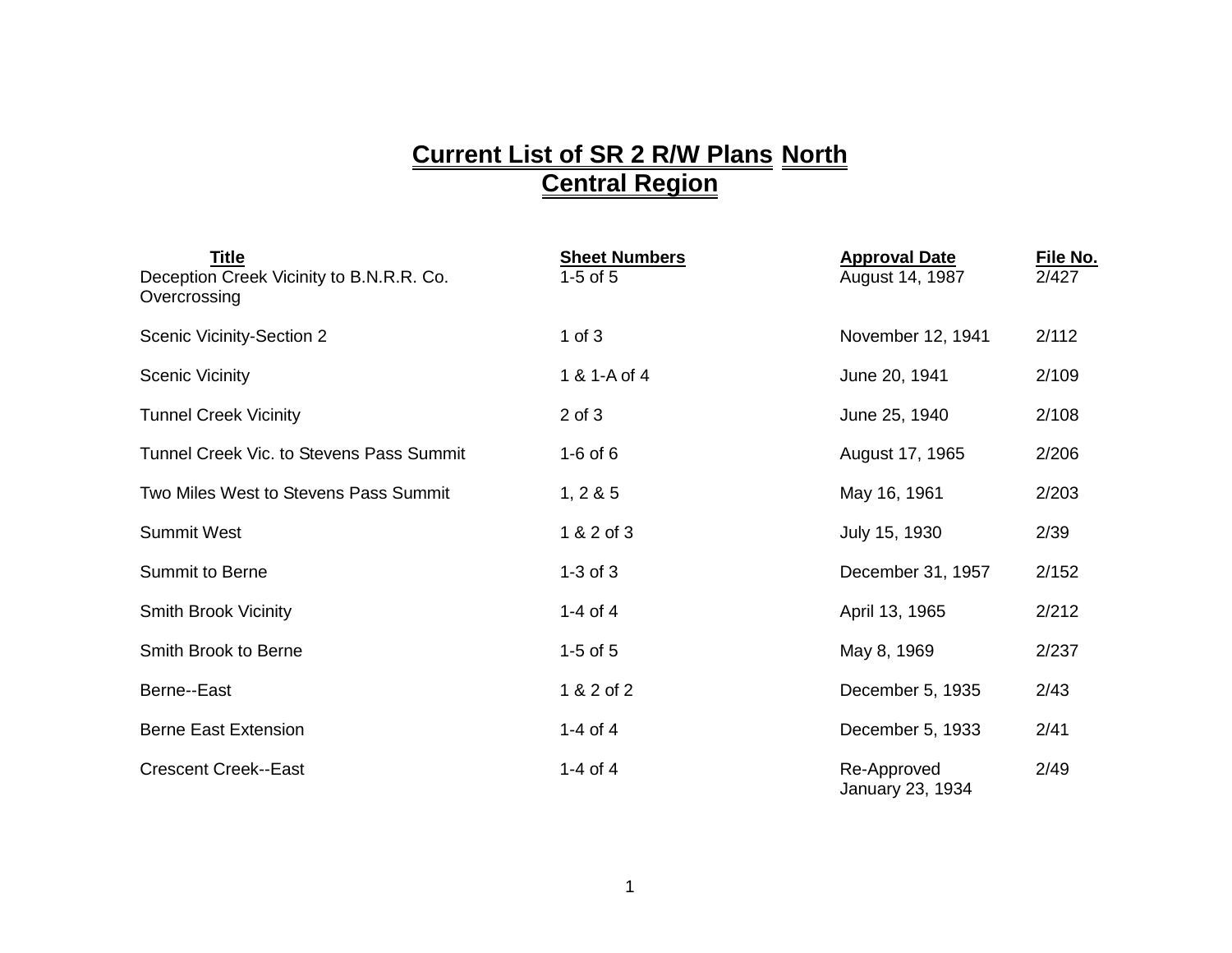| <b>Merritt Vicinity</b>                                 | 1-A, 1 & 2 of 2 | 1934              | 2/42  |
|---------------------------------------------------------|-----------------|-------------------|-------|
| Merritt to Winten                                       | 1-12 of 12      | March 18, 1952    | 2/149 |
| Merritt to Leavenworth                                  | 1-5, 8-22 of 22 | February 18, 1936 | 2/58  |
| Chiwaukum Creek to Wenatchee River                      | 1 & 2 of 2      | June 10, 2010     | 2/486 |
| Town of Leavenworth                                     | $1-5$ of $5$    | August 20, 1957   | 2/151 |
| Leavenworth to Jct. P.S.H. No. 2                        | 1-6 of 10       | June 27, 1939     | 2/60  |
| Peshastin East Interchange                              | 1-4 of 4        | July 29, 2005     | 2/482 |
| Jct. PSH No. 15 to Dryden                               | 2 & 3 of 5      | July 31, 1956     | 2/2   |
| North Dryden County Rd. Connection                      | 1 of 1          | August 29, 1961   | 2/284 |
| Jct. PSH No. 15 to Dryden                               | 4 & 5 of 5      | July 31, 1956     | 2/217 |
| Jct. PSH No. 15 to Dryden<br><b>Plan Showing Access</b> | $1-3$ of $3$    | March 13, 1956    | 2/LA9 |
| Dryden to Cashmere                                      | 1-7 of $7$      | December 21, 1954 | 2/135 |
| Dryden to Cashmere<br><b>Plan Showing Access</b>        | $1-3$ of $3$    | December 7, 1954  | 2/LAG |
| <b>Cashmere Vicinity</b>                                | 1-4 of 4        | August 30, 1955   | 2/136 |
| <b>Cashmere Vicinity</b><br><b>Plan Showing Access</b>  | 1 of 1          | June 14, 1955     | 2/LA2 |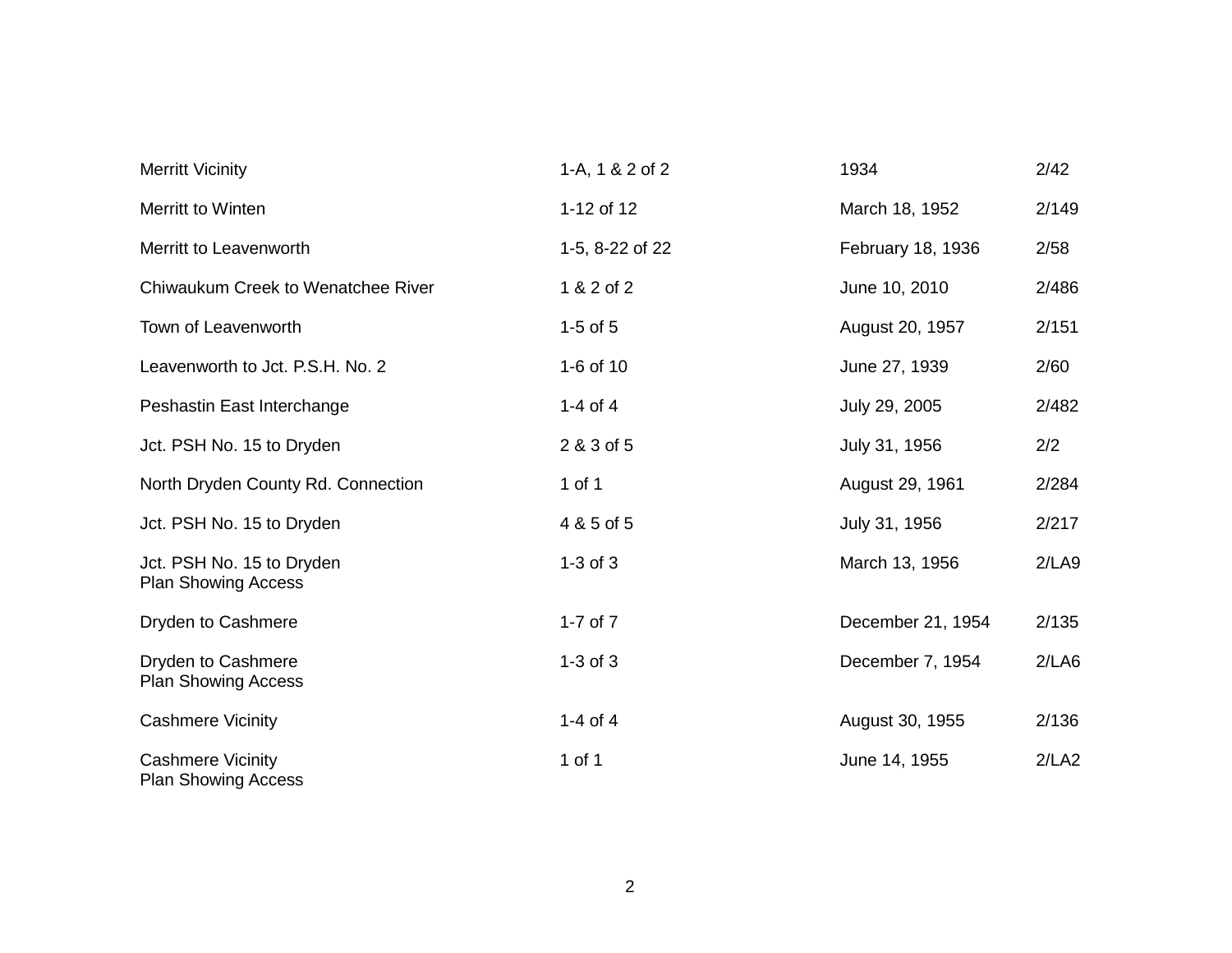| <b>Cashmere to Monitor</b>                                                       | $3-6$ of $6$       | March 25, 1952    | 2/155  |
|----------------------------------------------------------------------------------|--------------------|-------------------|--------|
| Cashmere to Monitor<br><b>Plan Showing Access</b>                                | 2 of 2             | March 25, 1952    | 2/LA1  |
| Monitor to Wenatchee                                                             | $1-6$ of $6$       | July 6, 1950      | 2/156  |
| Monitor to Wenatchee<br><b>Plan Showing Access</b>                               | 1 & 2 of 3         | January 9, 1951   | 2/LA11 |
| Sunnyslope Interchange Vicinity                                                  | $1-6$ of 6         | March 24, 1989    | 2/441  |
| Sunnyslope Vicinity to Baker Flats                                               | 1, 5-9 & 13 of 5   | October 22, 1970  | 2/252  |
| <b>Baker Flats to Rocky Reach</b><br>(R/W acquired, Alignment never constructed) | $1-9$ of $9$       | August 30, 1985   | 2/414  |
| End of Pavement to Orando-Sec.1                                                  | 2-10 of 10         | March 16, 1927    | 2/10   |
| Baker Flats to Rocky Reach<br>(R/W acquired, Alignment never constructed)        | $1-9$ of $9$       | August 30, 1985   | 2/414  |
| Rocky Reach to Orando                                                            | 1-12 of 12         | June 2, 1959      | 2/173  |
| Rocky Reach to Orando<br><b>Plan Showing Access</b>                              | $1-3$ of $3$       | May 6, 1958       | 2/LA12 |
| End of Pavement to Orando-Section No.2                                           | 6 & 7 of 10        | June 24, 1927     | 2/11   |
| Pine Canyon Revision                                                             | 1-4 of 4           | December 24, 1948 | 2/123  |
| Pine Canyon to Douglas                                                           | 1-9, 18 & 19 of 21 | January 15, 1957  | 2/177  |